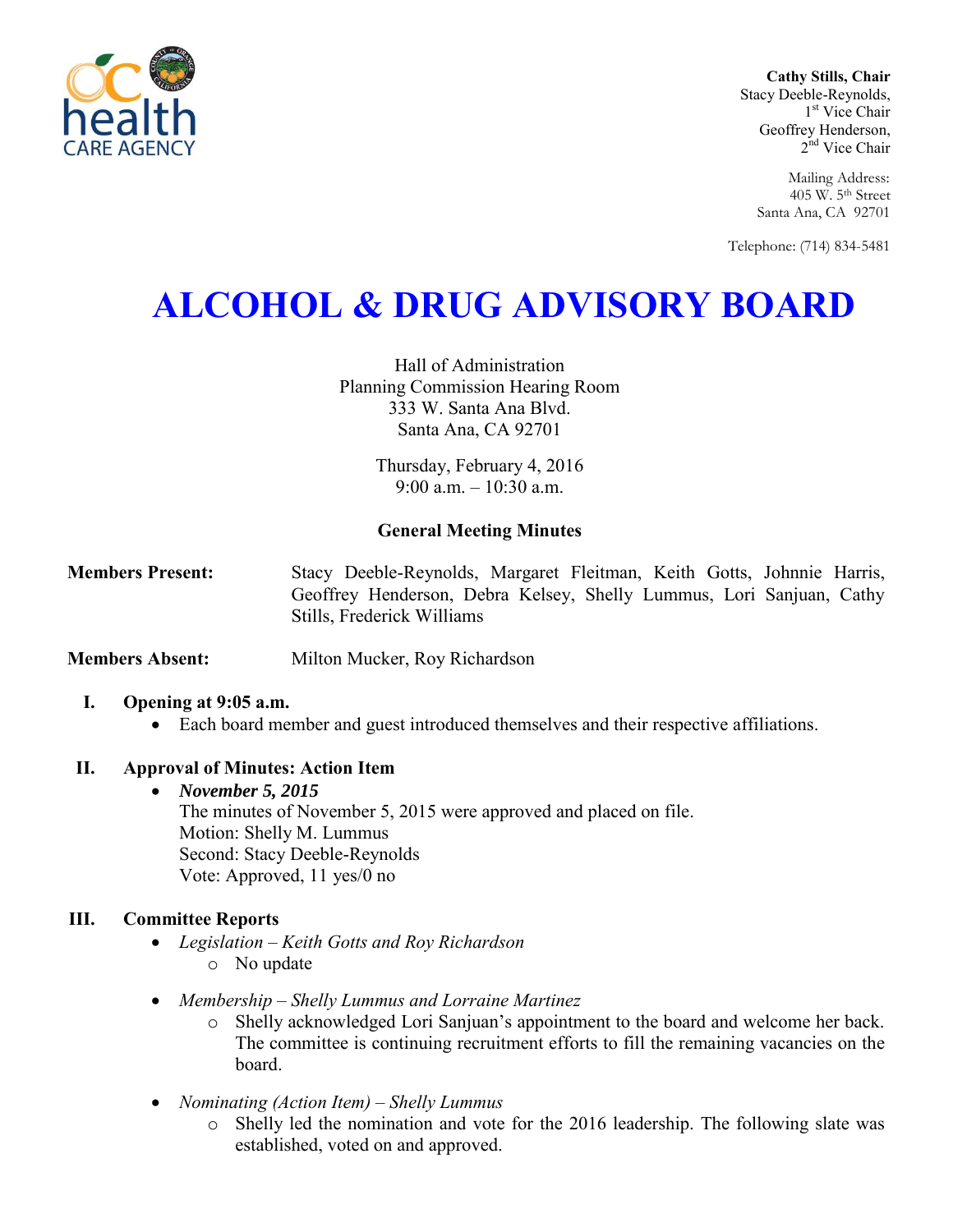Alcohol & Drug Advisory Board Meeting Minutes February 4, 2016 Page 2

- $\circ$  Chair Cathy Stills
- $\circ$  1<sup>st</sup> Vice Chair Stacy Deeble-Reynolds
- $\circ$  2<sup>nd</sup> Vice Chair Geoffrey Henderson
- *Mental Health Board Liaison Cathy Stills* 
	- o Cathy reported that the county is expanding the crisis stabilization unit (CSU) beds. Also, the county is projecting an MHSA funding increase and looking to expand the Full Service Partnership (FSP) programs.
- *Provider Meeting Cathy Stills and Lorraine Martinez* 
	- o Lorraine reported that Sandra Fair was introduced during the meeting as the Medi-Cal Coordinator and that programs have been requested to submit their transgender policy to the county.
- *Community Collaborative Committee:* 
	- *Orange County RX and OTC Coalition: Margaret Fleitman* 
		- o Margie reported on a new task force called Safer OC: Orange County Collaborative on Prescription Drug Abuse. Margie will be attending this meeting as the ADAB liaison and providing updates to the ADAB on their activities and outcomes. The goal of this group is to implement collective actions and decrease the impact of the opioid overuse epidemic on the community and decrease opioid overdose deaths by 20%.
	- *Orange County Tobacco Education Coalition (OCTEC): Stacy Deeble Reynolds* 
		- o Stacy reported that there was a presentation on the 40 Developmental Aspects. This focuses on looking at youth's strengths and building upon those when trying to influence their behavior. The group also discussed a ballot initiative which proposes to raise cigarette cost by \$2.00. 15% of this increase will go to education in the schools and 85% will go towards treatment and research.
- **IV. Old Business** No Update
- **V. New Business**

**ADAB Annual Planning Meeting Thursday, March 3, 2016**  910 N. French Street Santa Ana, CA 92701 9:00 a.m. – 10:30 a.m.

### **VI. Behavioral Health Services (BHS) Update: Brett O'Brien**

## **Annette Mugrditchian, Director, Adult and Older Adult Behavioral Health (AOABH)**

Annette reported that the department had their first Drug DUI Court graduation at the South Harbor Court recently and all are very excited about this milestone in treatment. Also, the Board of Supervisors approved the departments Dual Diagnosis Residential Program. Staff will be touring a similar program in Riverside County prior to composing the Request for Proposal (RFP). Additionally, Annette reported that as of February 2, 2016, there are 217 individuals on the Residential Treatment list.